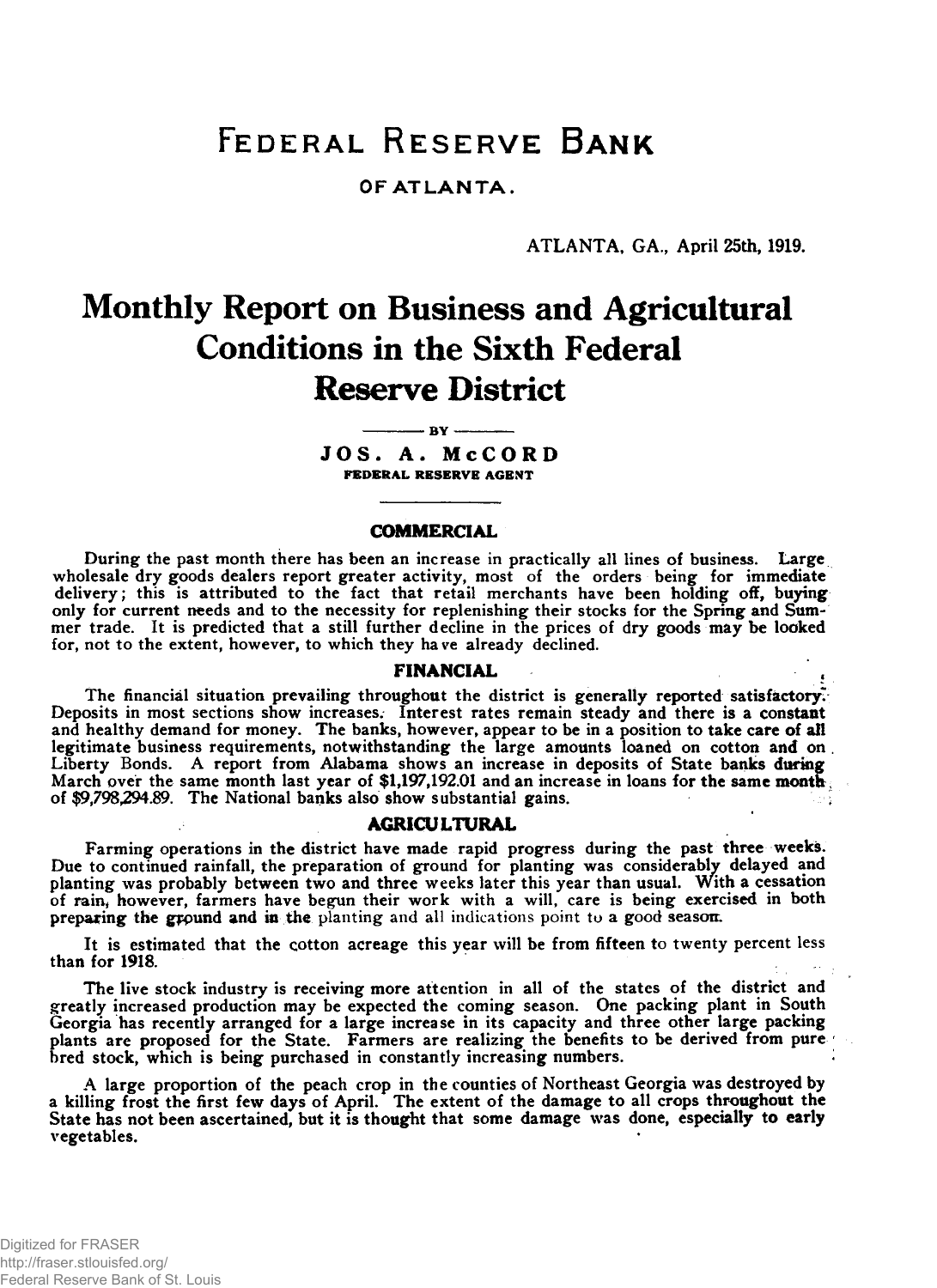The tobacco market in Tennessee is reported as being active up to the week ending March 31, and this activity left only a small quantity of tobacco in the barns. Prices have been very satisfactory ; it is predicted a large crop wilt be produced next season.

The Director of the Division of Extension of Tennessee reports wheat conditions better than ever before and indications point to a large crop. His interview also indicates that the acreage planted in cotton in Tennessee will be materially reduced and that live stock, including sheep raising, and the production of foodstuffs will increase the coming season.

# COTTON EXPORT CORPORATION

Wide interest is being manifested in the movement to organize a Cotton Export Corporation. The question is being discussed at meetings of various kinds throughout the district and every present indication is that it will be carried to a successful end. Committees have been appointed to study the matter and to work out details of operation. The benefits to be derived from such an organization can hardly be overestimated. Not only will cotton prices be stabilized, because of a gradual marketing of the crop the year around, but the producer will have a ready and a certain market at all times for his cotton. Another important result will be the release to other lines of business of large sums which have yearly been tied up in cotton during the marketing season and for some time thereafter.

#### LUMBER

Buying continues about equal to the output and as a consequence there is no accumulation of stock on hand. It is not believed that supply and demand will show appreciable change for the next sixty days.

#### **REAL ESTATE**

Greatly increased activity has been shown in the real estate business daring the past month is all of the cities of the district. As a result of the "Own Your Home" campaign there has been an increased demand for homes. With the coming of spring weather construction of a large number of booses has been begun, and it is probable this activity in building will continue throughout the summer

#### WOOL

From Nashville it is reported that the wool market is inactive. The situation is not expected to take on any liic until the spring clip arrives. Prices have remained practically unchanged..

#### LABOR

The questum of farm labor still is a pressing problem; from all sections comes the report of a shortage. Discharged soliders do not appear to desire work on the farm, as only a small percentage of those who left the farm to enter military service have returned to their agricultural pursuits, and especially is this applicable to negro soldiers.

In some parts of the district it is reported that there is a demand for labor in the manufacturing industries, while in other sections the supply of labor is equal to the demand.

#### COAL

Cool **production** continues at **about the** same rate as previously reported The output for March 19l9 (two large coal producing companies not reporting) is stated to be 1,436,517 tons, an increase of 285,596 tons over the output for February. The demand for coal at present is very light. Orders for the winter's supply have not begun and some manufacturing plants which have been large users of coal have ceased operations.

# IRON AND STEEL

Only 16 of the 32 pig iron furnaces in the Birmingham district are now operating, and others will cease to operate unless a more active demand for pig iron takes place. The output for March was 169,042 tons, as compared with 191,550 tons for February. The pig iron output for January. February and March 1919 is less by 113,533 tons than for the same months last year.

Steel mills are working full time. They have enough orders for steel to keep them actively employed for many months. The unfilled steel tonnage of the United States Steel Corporation in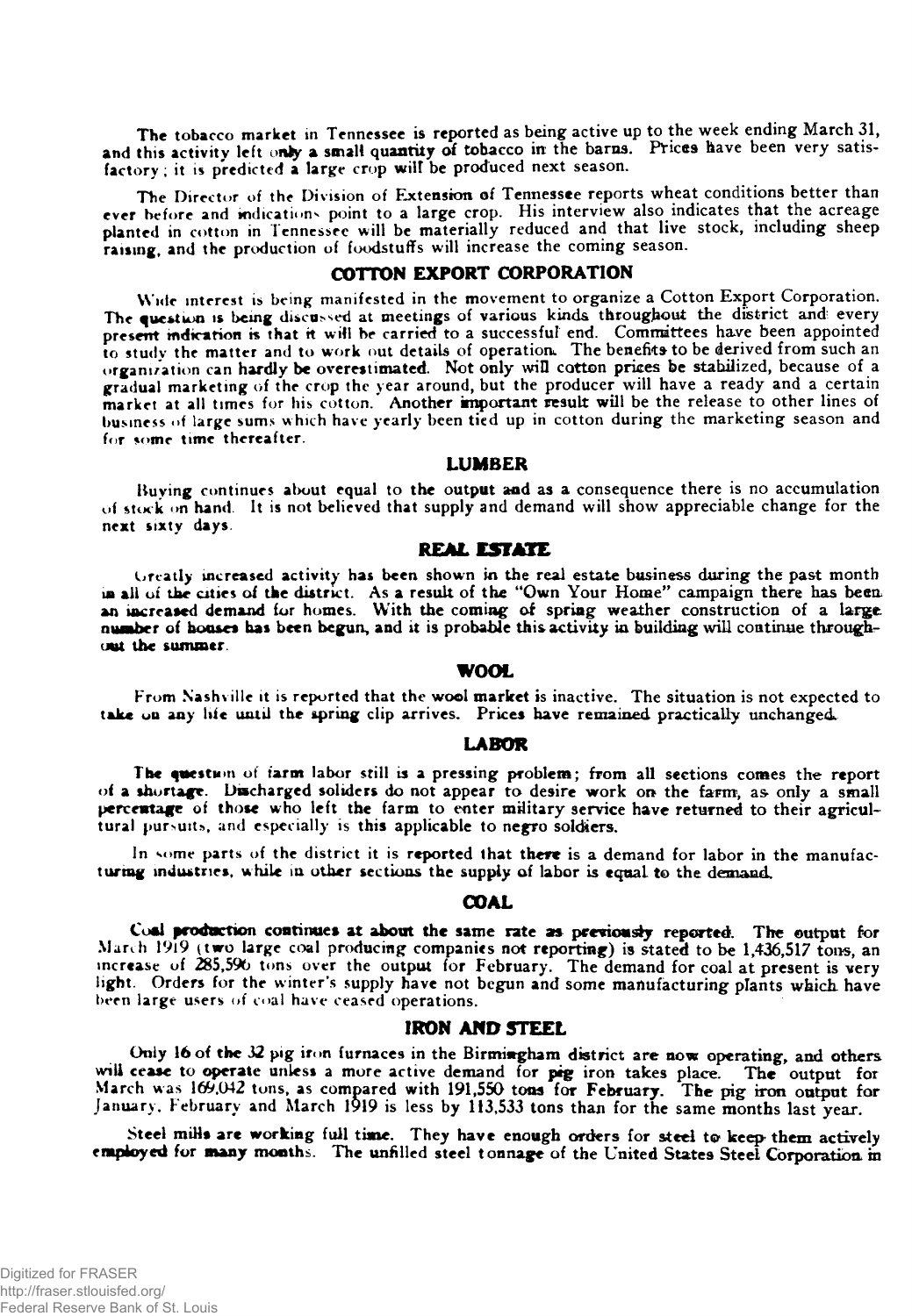March is reported to be 5,430,572 tons, compared with  $6,010,787$  tons in February. There is reported no shortage of labor, or labor complications, in this industry.

#### NAVAL STORES

Owing to heavy export demand the turpentine market has been very active, and large shipments will be made as soon as transportation can be provided. Prices on rosin are good with very little movement. Owing to unfavorable weather the present crop is several weeks late.

#### FLORIDA MEATS

Cattle prices have suffered a decided decline within the past two weeks. The supply of feed cattle in Florida is almost exhausted for this season. Exceedingly heavy runs in hogs during the winter resulted in lower receipts during March. Spring prices will in all probability reach the fall's top prices.

# FLORIDA VEGETABLES AND FRUITS

Of the orange crop there remains to be shipped only a small quantity of the Valencias and those of late bloom. The market is stronger than at the time of la3t report. Demand for grapefruit is very heavy, and exceeds the supply. The crop is being cleaned up rapidly, and selling at high prices.

The golden heart celery crop has been practically exhausted, and only a limited quantity of green top variety is available. The market is strong, however,, and good prices are being asked and received. The market on cabbage is very high. The tomato market is somewhat irregular owing to the uncertainty of the carrying quality of the product. High prices have prevailed on the few cars of potatoes already shipped. Indications point to a strong market throughout the season. The melon crop, while only about 75 per cent, normal, is reported to be in good condition.

# VICTORY LIBERTY LOAN.

General satisfaction is being expressed throughout the district with the rate of interest and conditions of the Victory Liberty Loan Notes, and especially with the announcement by the Secretary of the Treasury in a definite statement that this loan is to be the last. It is confidently expected that this loan, like the four preceding it, will be oversubscribed. As an indication, one county in Alabama announced on the 16th of April that its entire quota of approximately a hundred thousand dollars had already been subscribed, and on the 18th a county in Georgia with a quota of about seven hundred thousand dollars also announced its full subscription. Notwithstanding this, however, the campaign will be prosecuted with vigor and with enthusiastic confidence in the result.

It may be said that conditions in this district are satisfactory. With the Peace Treaty signed in the near future, and with the Victory Loan subscribed, all engaged in legitimate enterprise may well look with confidence to the future for an era of prosperity and business activity limited only by our capacity to take full advantage of greatly broadened opportunities.

### CLEARINGS—MARCH

|                                                                       | March, 1918.   | March, 1919.     |
|-----------------------------------------------------------------------|----------------|------------------|
|                                                                       |                | \$215,669,821.56 |
|                                                                       | 18,947,659.86  | 12,224,902.68    |
| Macon, Ga.                                                            | .              | 42,661,709.00    |
| Savannah, Ga.                                                         | 32,848,324.62  | 26,272,195.52    |
|                                                                       | 19,089,670.12  | 53.364.420.49    |
| Mobile, Ala.                                                          | .              | 6.651.626.87     |
| Montgomery, Ala. $\dots\dots\dots\dots\dots\dots\dots\dots\dots$      | .              | 7.039.831.87     |
| Jacksonville, Fla. $\ldots \ldots \ldots \ldots \ldots \ldots \ldots$ | 20.433.116.22  | 38.250.915.85    |
|                                                                       | 6,088,844.19   | 8.710.896.64     |
| New Orleans, La. $\dots\dots\dots\dots\dots\dots\dots\dots\dots$      | 221,903,519.55 | 220,422,744.77   |
|                                                                       | 1.939,409.69   | 1,515,380.37     |
| $Chattanooga, Tenn. \ldots \ldots \ldots \ldots \ldots \ldots$        | 20.442.567.03  | 22.025.577.76    |
| Knoxville, Tenn.                                                      | 11.305.304.42  | 10.829.296.58    |
|                                                                       | 59,175,217.02  | 67.075.482.68    |